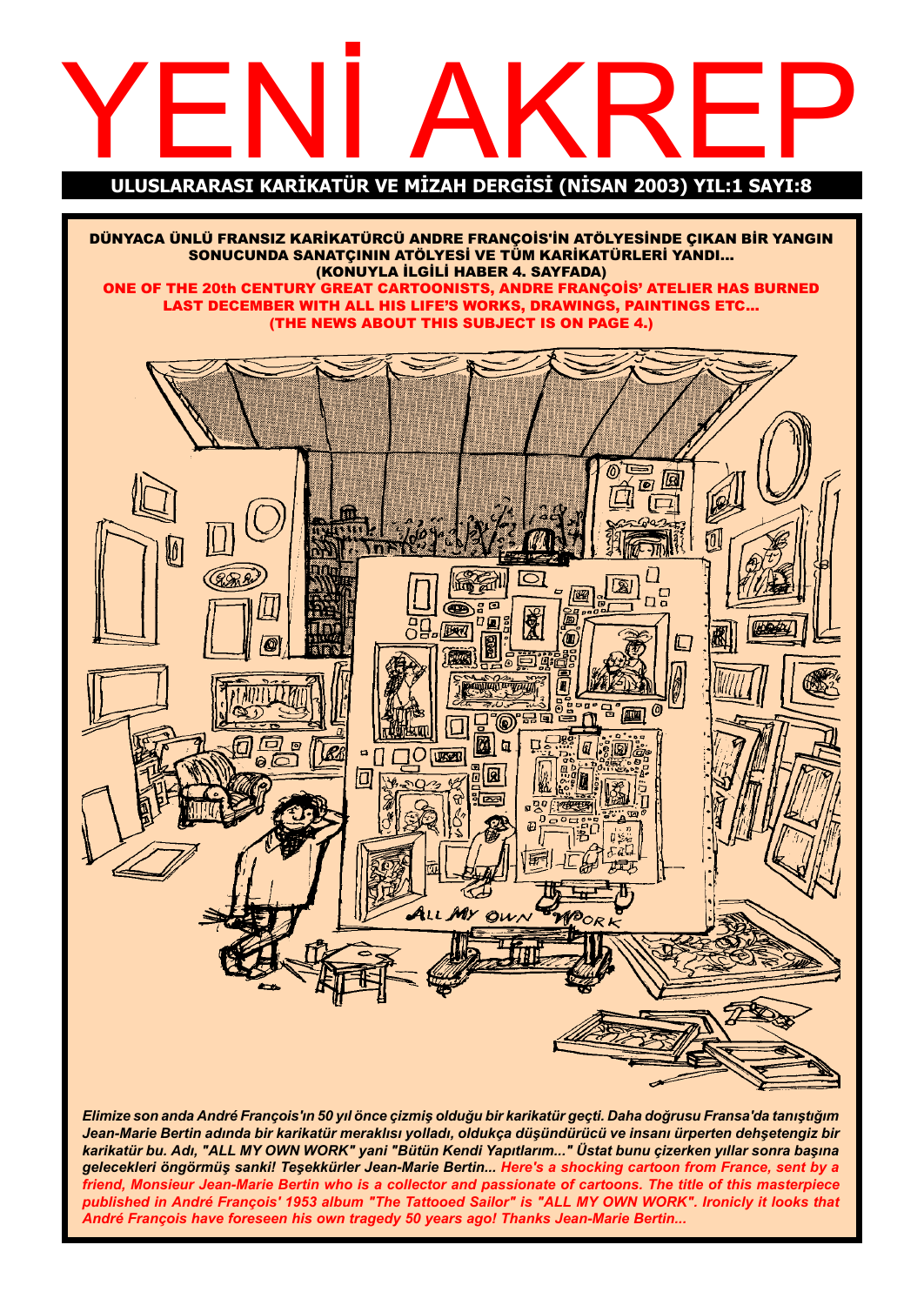# YOLCULUK GÜNCESİ-TRAVEL DIARY

#### **İZEL ROZENTAL**

Değerli Dostlarım, yaklaşık üç haftalık bir ayrılıktan sonra yeniden merhaba! Nantes yakınlarında, Carquefou'da bir basın çizerleri buluşması, Barcelona'da ticari temaslar (Sagrada Familia'da işler tıkırında...), Gerona'da soyağacı arastırmaları, Nice'te kısa süreli bir soluklanma (Monaco'da 27. Uluslararası Sirk Festivali müthişti!), İtalyan Rivierası'nda küçük bir gezinti, Frankfurt'ta yorucu bir fuar... İşte yirmi güne sığdırdıklarım...

#### Dear Friends, hello again after an absence of three weeks!

A press cartoonists meeting at Carquefou in a small town close to Nantes, then some business initiatives in Barcelona (work still goes on at the Sagrada Familia...), family-tree researchs in Gerona, a short break in Nice (the 27th Monaco International Circus Festival was fantastic!), a brief excursion along the Italian Riviera, some hard days in the Frankfurt Messe... That's all I've got in a period of twenty days...



ABDULTAYYIP ERDOGLI\_\_\_\_

İlk temaslar sonucunda yukarıdaki karikatürü çizmekten kendimi alamadım. Ama gazetem Şalom için bu konuyu pek uygun görmediğimden (beynimin sol tarafındaki kalıtımsal otosansür lobunun etkisiyle herhalde!), talihsiz kazadan bir iki gün önce, uzaya giden ilk İsrailli İlan Ramon'u çizmeyi yeğledim:

Rahmetli Ramon barış kuşunu yakalayabildi mi bilemiyorum ama sonradan, "Ortadoðu uzaydan ne kadar sakin görünüyor" dediğini bir yerlerde



ILAN RAMON

okudum.

As the result of my first encounters with some European friends, I drew the cartoon above. But my newspaper (Shalom) was not very enthusiastic for it, that's why, a few days before the sad accident, I drew a cartoon about Ilan Ramon, the first Israelian astronaut.

I don't know if the late Mr.Ramon found the white pigeon there, but I read somewhere his last words just before the accident: "Watching from the space, the middle east looks so quite and peaceful!"

Carquefou'daki IV.Uluslararası Basın Karikatürleri Buluşması (RIDEP) Nantes sakinlerinin istilasına uğramıştı. Yöneticilerin ifadesine göre etkinlik boyunca 6.000 den fazla ziyaretçi gelmişti. Cuma sabahından itibaren



CARQUEFOU  $19.01.03$ 

\*\*"Ca bosse fort Izel?" Fransız argosunda, 'işler yoğun mu?' anlamında. "T'as pas mieux comme humour?" Daha iyi bir

esprin yok mu?

\*\*\* "Je dessine le pire, parce que j'aime le beau." En berbatı çiziyorum, çünkü güzeli seviyorum.

otobüslerle gelmeye başlayan ve gün boyu aralıksız karikatür çizmemize neden olan (o gün abartısız en az 300 karikatür cizdiğimi tahmin ediyorum!) ortaokul ve lise öğrencileri bu sayıya dahil değildi.

The 4th International Press Cartoons Meeting (RIDEP) hall was invaded by the citizens of Carquefou and Nantes. The organizers were happy to welcome more than 6,000 visitors. The show started friday morning with the arrival of students cars. During the whole day cartoonists were tortured by primary schools and college students as well as their teachers.



Yukarıdaki karikatürü masa komşum, Fransız karikatürcü Nono çizdi. Ancak bana kalırsa Nono beni biraz kıskanıyordu. Zira kendi masasını çevreleyen veletlerin yaş ortalaması 12'yi aşmazken, benim önümde farklı bir kuyruk oluşmuştu...

The above cartoon was made by my neighbour and desk-friend Nono, a french cartoonist. I believe Nono was a little jalous of me! As he was fighting with an average of 12 years old fans, I had to satisfy the demmands of a different profile (see picture)...

Etkinlik boyunca, üç çizer ve bir gazeteci ile temsil edilen Kolombiya özel bir mercek altına alındı. Çeşitli film, panel ve gösterilerle Kolombiya'daki siyasi ve ekonomik durum irdelendi, Fransız kamuoyu bilgilendirildi.

Son gün ise, benim de dahil olduğum bir panelde dünyada basın çizerlerinin durumu gündeme getirildi.

Colombia, represented here by three cartoonists and one reporter, was focused separately. Although lot of documentaries and movies were shown, a debate about the recent political and economical situation of this country has been organized.

Another debate, which I was one of the speakers, was about the actual problems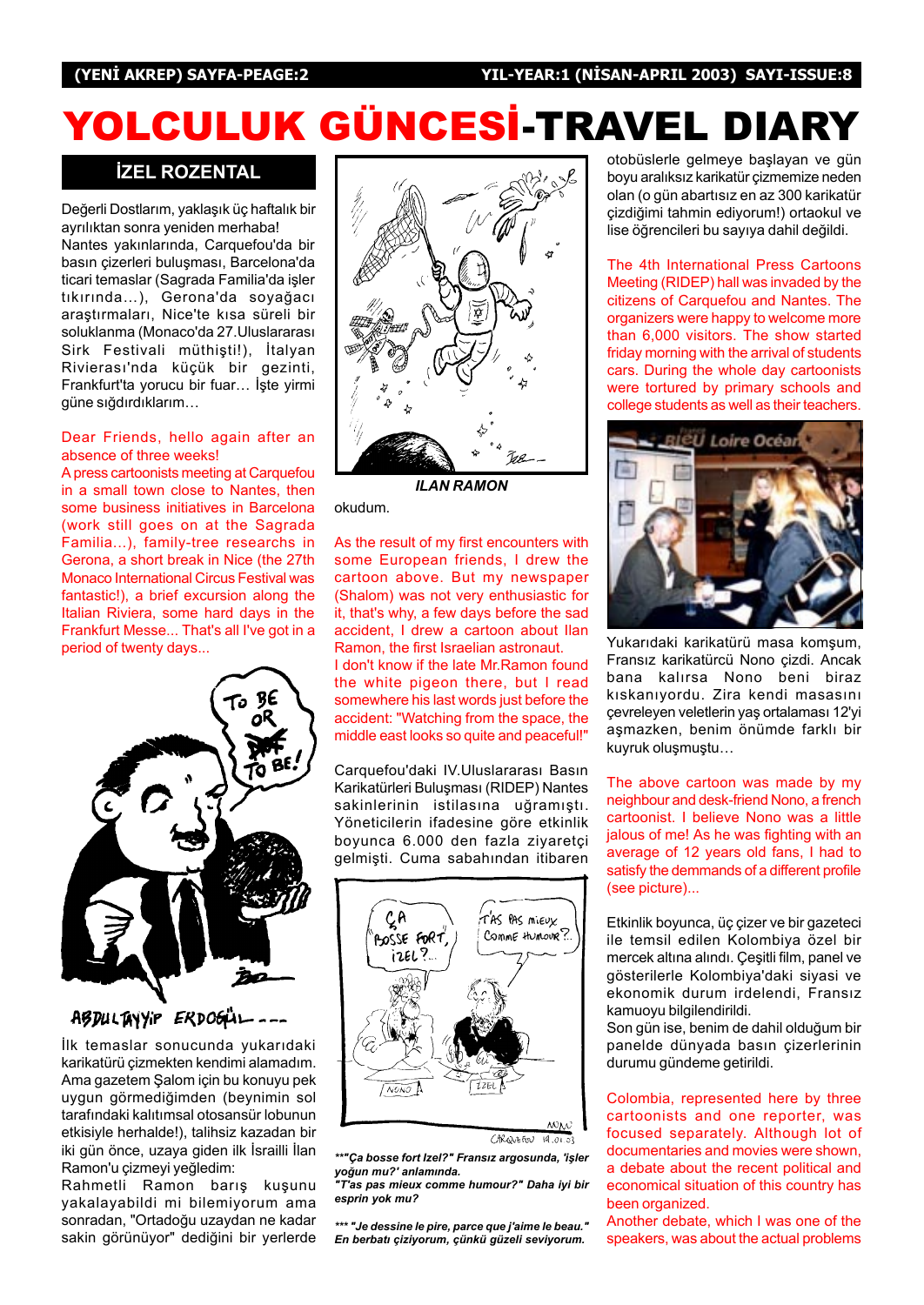# YOLCULUK GÜNCESİ-TRAVEL DIARY

worldwide political cartoonists were encounting.

Panelde benden önce söz alan İtalyan Vauro, Berlusconi'den o kadar dem vurup sitem etti ki, bana söyleyecek laf bırakmadı, sadece bizlerin Türkiye'de Vauro'dan daha şanslı olduğumuzu zira bizde gerek siyasette, gerek medyada birden fazla "Berlusconi" bulunduðundan kendisi gibi konu fukarası olmadığımızı belirtmekle yetindim.

The Italian cartoonist Vauro, who had spoken before me, was so enthusiastic and reproachful about Berlusconi, that I couldn't say too much. I felt that, compared with Vauro I was lucky, in Turkey they were more than one "berlusconis" in the media and in our world of politics. So we are not suffering



by having just one subject!

Sansür konusunda ise Madagaskarlı POV ile Hong Konglu Zunzi'yi dinledikten sonra, bir kez daha çok farklı bir konumda olduğumuzu vurguladım. O kadar ki, beni sıkıştırmaya çalışan panel yöneticisi, geleceğe yönelik bakışlarımda beni aşırı iyimser olmakla suçladı. Ben de o esnada dev ekranda gösterilen karikatürlerimi isaret ederek, ve Reiser'in "Je dessine le pire, parce que j'aime le beau"\*\*\* sözüne gönderi yaparak gündelik çizgilerimizde hepimizin yeterince karamsar olduðunu, ancak ortak amacımızın güzel bir gelecek olduğunu söyledim...

After listening the speachs about censorship in their countries of Pov (Madagascar) and Zunzi (Hong Kong), once more I realized how lucky I was to be drawing in my country. I was so hopeful for the future that the moderator accused me by being too optimistic. Than by pointing out my cartoons which were shown on the big screen and referring to Reiser's famous words: "I draw the worst because I like the best!", I said that "although our duty is to show the

darkness, our target is to reach the ideal...

Carquefou'dan sonrası, biraz tatil ve biraz da kalem isleriyle sürdü. Tabi bu arada



dünyayla irtibatı koparmamaya özen gösterdim. Bilgisayarımdaki, daha doðrusu e-posta sistemimdeki bir sorun nedeniyle iletişim problemleri yaşadıysam da, ülkemdeki sorunlarla yakından ilgiliydim. Özellikle toplumumun Revivo hakkındaki duyarlılığı bir Fenerbahçeli olarak gözlerimi yaşarttı. Derhal kalemime sarıldım:

My travel continued with just a few days of vacation and some working days too. I tried not to be out of communication from the world, specially my own world... In my country people were very much involved with the case of Revivo. An Israelian soccer player who was on the



way to move from Fenerbahce to Galatasaray. This was the main issue that I shouldn't miss to draw:



Tam bu karikatürü gazeteme fakslamıştım ki, Avrupalıların İsrail'deki seçimlere ilgi duyduklarını fark ettim. Bir ihtimal, gazetem de bu konuya ilgi duyabilirdi... Kalemimi bir daha kullandım:

I just faxed my cartoon that I realized the europeans were not so interested to "the Revivogate" and the recent elections in Israel were on the headlines. Maybe my newspaper would prefer also to have something about this... Once more I used my pen:

Ne yazık ki geç kalmıştım. "Futbolcu Yemini" başlıklı karikatür dizgi sırasına girmişti bile...

Unfortunately it was too late. The first cartoon was on the line, instead of the second never published...

Dönüş yolunda Türk gazetelerini bolca karıştırma fırsatı buldum. Türkiyem'i seviyorum!

On the way back, I found the opportunity to take a look at the turkish newspapers. Oh, how I missed my country!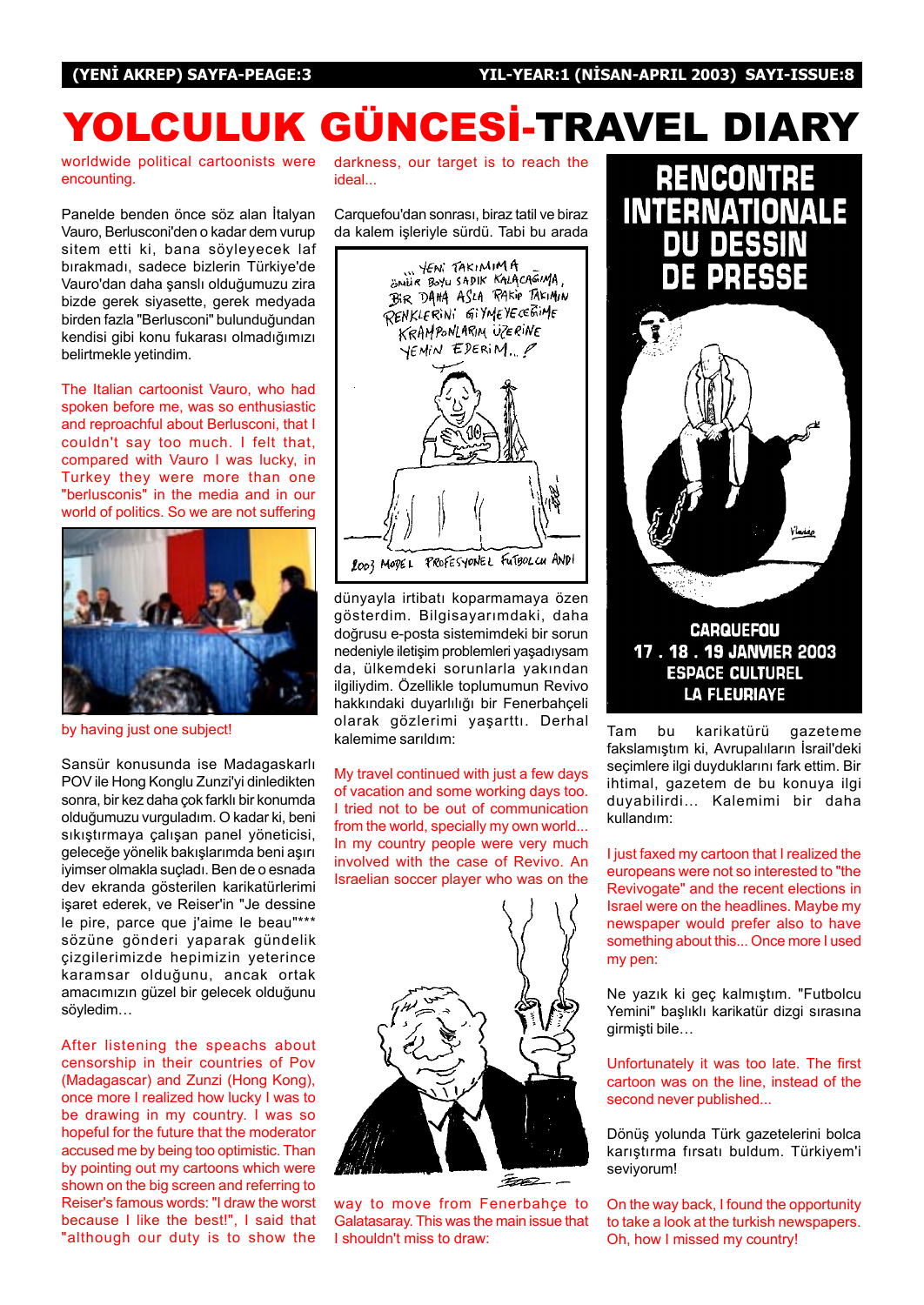## ÜNLÜ FRANSIZ KARİKATÜRCÜ ANDRE FRANÇOİS'İN ATÖLYESİ YANDI FAMOUS FRENCH CARTOONIST ANDRE FRANÇOIS' ATELIER HAS BURNED



André François, XX. yüzyılın önde gelen karikatürcüleri arasında yer alır. CHAVAL ve geçtiğimiz günlerde ölen MOSE ile birlikte 1950 lerde yayınladıkları "Manigance" (Dalavereler) albümü, yazısız karikatür sanatının öncü ve en önemli albümlerindendir.

André François'nın atölyesi geçtiğimiz Aralık ayında çıkan bir yangın sonucu tamamen yanmış ve sanatçının yıllar boyunca emek vererek biriktirdiği bütün eserleri kül olmuştur. Yangından yara almadan kurtulan François, yaşadığı ˛okun tesiriyle bir hafta boyunca hastanede müşahade altında tutulmuştur.

1915 yılında o zamanlar Macaristan, günümüzde ise Romanya sınırları içinde bulunan Timisiora'da dünyaya gelen sanatçı 1935 yılında Paris'e yerleşmiştir. İlk karikatürleri 1946 yılından itibaren Fransa'nın en önemli gazete ve dergilerinde, Amerika'da Punch ve Esquire

**IZEL ROZENTAL** gibi dergilerde yayınlanmaya başlar. New-Yorker dergisine ise pek çok kapak yapmıştır.1960 yılından sonra yağlı boya resim, kolaj ve heykel sanatına ağırlık veren sanatçı 1990 yılında "Legion D'honneur" sahibi olmustur.

> Sanatından etkilenmiş olan yakın dostları, André François'yı teselli için 17 şubat 2003 tarihine kadar "The Illustrators Partnership of America" oluşumunun açmış olduğu özel foruma mesaj ve çizimlerini yollamakta ve bu girişimlerine evrensel bir katkı istemektedirler.

> Katılmak isterseniz, yazılı mesajlarınızı http://www.illustratorspartnership.org/ index.php adresine, çizim veya el yazılı mesajlarınızı guy@adhocdesign.be adresine gönderebilirsiniz.

> Bütün mesajlar sanatçının kendisine iletilecek, seçilenler ise özel bir dosya altında "Graphis" te yayınlanacaktır.

> André François is one of the great cartoonists and graphic artists of the 20th

century. His drawings have appeared in several albums, among them Manigances (Underhanded Machinations 1953, with Chaval and Mose) is one of the most important books of modern cartooning without captions.

André François' atelier, a big separated room in his garden, has burned last December 2002. Everything there, nearly all his life's works, drawings, paintings and sculptures turned into ashes. François who was not burned but chocked by the fire, had to stay one week in the hospital.

The French cartoonist, poster artist, set designer and painter was born in Temesoara - Hungary, now Romania, on November 9, 1915. He studied at the Budapest School of Fine Arts before going to France, where he began his cartooning career in 1944. François has contributed cartoons to numerous magazines and designed covers for the New Yorker, Punch, Esquire and Fortune. Since 1960, he has devoted himself mainly to painting. To his already numerous honors the artist has added in recent years those of Knight of the Legion of Honor (1990) and Doctor honoris causa of London University.

The Illustrators Partnership has proposed to Graphis magazine to mount a tribute to this remarkable and influential artist from his many friends and colleagues around the world. You can use the following address to post your letter:

http://www.illustratorspartnership.org/ index.php Anyone who wishes to send handwritten letters or drawings may send them to guy@adhocdesign.be

## DÜNYA KARİKATÜR SANATINDA BENZERLIKLER SIMILARITIES IN THE WORLD CARTOON ART



RUMEN SIMEONOV (BULGARIA) 7. International Beringen Cartoon Contest Album, 1984-Belgium

### **HÜSEYİN ÇAKMAK**

Bu sayfada yayınlayacağımız karikatürler, Dünya Karikatür Sanatı'ndaki benzer karikatürlerden olusacaktır... Benzer karikatürleri yayınlamamızdaki amaç herhangi bir tartışma ortamı veya suçlama yaratmak amacını taşımamaktadır; sadece ve sadece Dünya Karikatür Sanatı'ndaki benzerlikleriilginçlikleri ortaya çıkartmak ve tekrarlanmasını önlemektir... The cartoons we are going to publish in this page are those examples from the World Cartoon Art which are similar to each other... By doing this, we do not have any aim of creating an atmosphere of discussion or accusing anyone... We aim only and only at showing the similarities in the World Cartoon Art and preventing their repeat...



7. International Beringen Cartoon Contest Album, 1984-Belgium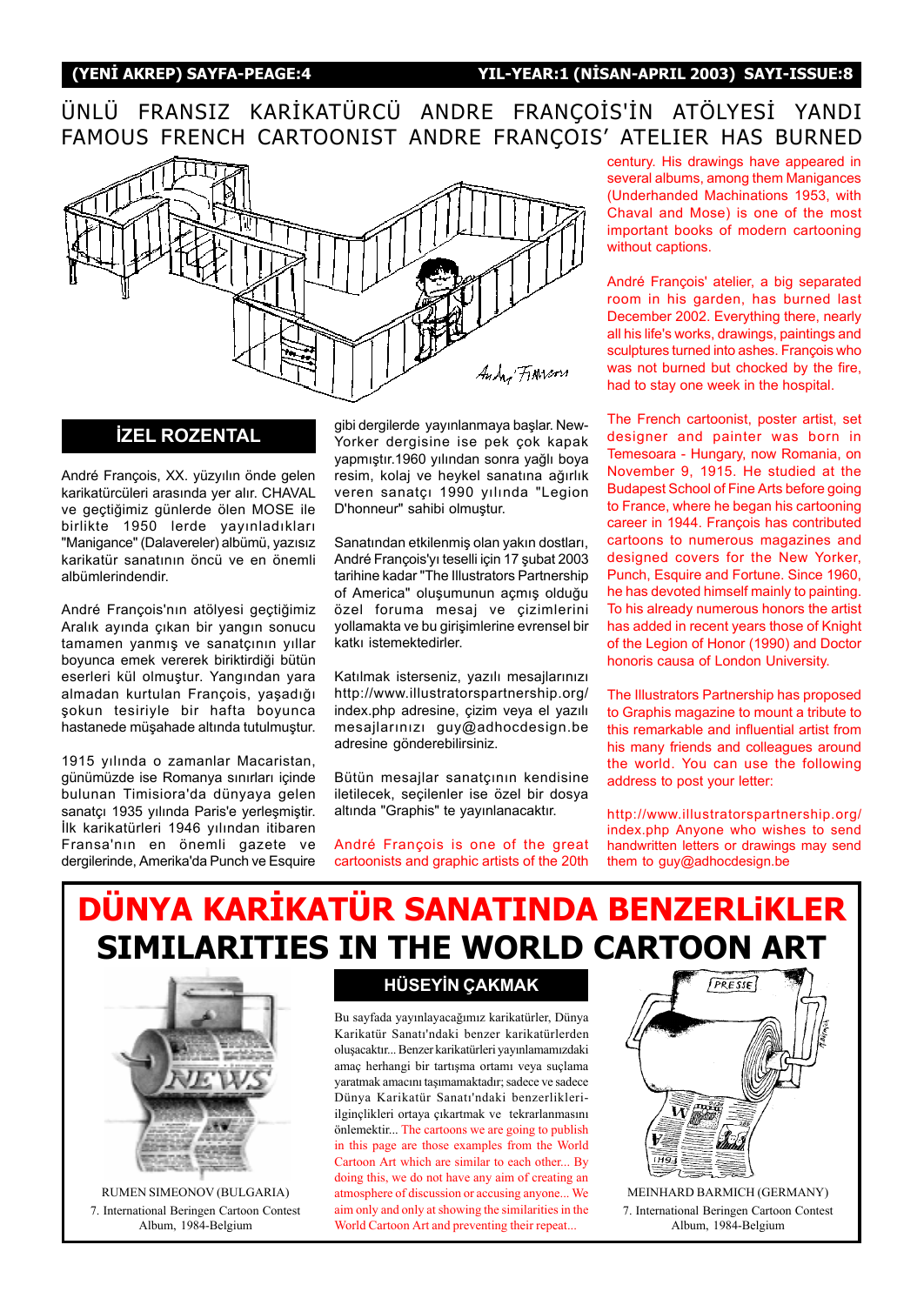#### (YENİ AKREP) SAYFA-PEAGE:5 YIL-YEAR:1 (NİSAN-APRIL 2003) SAYI-ISSUE:8

## DÜZENLENEN VE SONUÇLANAN KARIKATÜR YARIŞMALARI/SERGILERI THE RESULTS OF THE CARTOON COMPETITIONS/EXHIBITIONS

Not: "Yeni Akrep" karikatür ve mizah dergisine yarışma albümü göndermeyen organizatörlerin yarışma duyuruları ve sonuçları yayınlanmaz... Karikatür yarışması şartlarını detaylı olarak yayınlama ücreti: Tam Sayfa: 300 Dolar., Yarım Sayfa: 150 Dolar... Note: The announcements and the results of competitions of those organizers who do not send us their album of the contest, are not published in the "Yeni Akrep" magazine of cartoon and humour. The price of a full page announcement of the details of a cartoon contest is 300 dollars. Half page: 150 dollars...

XXII. INTERNATIONAL "TOLENTINO" CARTOON COMPETITION (ITALY) A) Cesare Marcorelli Prize for Humorous Art... Theme: "Free" B) The Luigi Mari Prize for Caricature... Theme: "Free" C) Città di Tolentino Prize for Humorous Art on... Theme: "Migrations" Work: 3 Works for Each Section... Size: A4 or A3... Deadline: 24 April 2003 Address: XXII. Biennale Internazionale Dell'Umorismo Nell'Arte Piazza Della Libertà, 3 (62029) Tolentino-Italy V. INTERNATIONAL DE HUMOR E QUADRINHOS DE PERNAMBUCO (BRAZIL)Theme: "Free" Categories: Gag Humor, Caricature, Comics, Editoral Cartoon... Work: Each Category Max 4 Cartoon... Size: 30X40 cm... Deadline: 13 May 2003 Prizes: Gag Humour: R\$ 3.000,00., Editorial Cartoon : R\$ 3.000,00., Caricature: R\$ 3.000,00., Comics: R\$ 3.000,00. Address: V FIHQ -PE Observatório Cultural Malakoff Torre Malakoff Praça General Artur Oscar s/n Bairro do Recife 50030-460 Recife-PE Brasil INTERNATIONAL "HUMORGRAFE" CARTOON EXHIBITION (PORTUGAL) Theme: A) "From Ballet to Hip Hop" B) "That Comediant Being" (Portraits or Caricatures of Motion Pictures Artists and Theatre Comedians Specialized in Humour)... Work: Max. 4 Cartoon... Size: A4... Deadline: 25 April 2003 1228236 Address: Osvaldo Macedo de Sousa Praceta Dos **HUMORGRAFE** Inglesinhos nº1-2º Esq 2760-069 Caxias-Portugal 8. INTERNATIONAL "ZAGREB" CARTOON EXHIBITION (CROATIA) Theme: "Technology" (From Fire to Computers) Work: Max. 3 Cartoon... Size: Max. A3... Deadline: 29 May 2003 Prizes: Gold Medal+500 EUR., Silver Medal+200 EUR., Bronze Medal+100 EUR., Five Special Mentions... Address: Hrvatsko Drustvo Karikaturista Croatian Cartoonist Association, Bogoviceva 1/4 (10000) Zagreb-Croatia X. MUESTRA IBEROAMERICANA DE HUMOR GRÁFICO (SPAIN) Theme: "Clean Game!" Section: A) Humor Graphic. B) Caricatura... Work: 2 or 4 Cartoon... Size: Max 29X42...

> Deadline: 15 June 2003 Prizes: None... Address: Fundación General de la Universidad de Alcalá. X Muestra de Humor Gráfico. C/ Imagen 1-3 28801 Alcalá de Henares. Madrid-España

## 4th International "Undercover" Cartoon Competition Bree (Belgium)



UNDERCOVER

Theme: Hygiene... Diamond Sleeper: Octavian Covaci (Romania),

Golden Sleeper: Yuri Ochakovsky (Israel), Silver Sleeper:Hermann Poppe (Belgium), Special Prizes: Andrzej Graniak (Poland), Ana von Rebeur (Argentina)

## International "Tabriz" **Cartoon Contest-Iran**

Report: By Khossrow Hassanzadeh-Iran The First Winners: Igor Vartchenko (Russia), Shahram Rezaei (Iran), The Second Winner: Sadegh Bagheri (Iran)... Selected Works: Seyran Caferli (Azerbaijan), Vladimir Kazanevsky (Ukraina), Alireza Tarkibi (Iran), Mihaita Porumbita (Romania), Hoseyin Vahedi (Iran), Pyotr Kulinich (Russia), Daryoosh Ramazani (Iran), Masoomeh Babajani (Iran), Saeid Rahimi (Iran), Abolfazl Vojdanizadeh (Iran), The Jury`s Special

#### **İstanbul Tabip Odası** "Cizgilerle Sağlık" **Karikatür Sergisi**

Prize: Mikhail Zlatkovsky (Russia)...

İstanbul Tabip Odası'nın düzenlediği "Çizgilerle Sağlık" konulu karikatür sergisi 10 Mart 2003 tarihinde saat 17.00'de İstanbul Taksim Metro girisinde Belediye Sanat Galerisi'nde açıldı... "Cizgilerle Sağlık" konulu karikatür sergisine katılan Hekim karikatürcüler ve karikatürcüler şunlardır: Dr. Altay Martı, Dr. Hatay Dumlupınar, Dr. Kadir Doğruer, Dr. Sadi Çağdır, Dr. Yılmaz Baş, Dr. Uğur Özel, Dr. Ferit Kuz, Dr. Ali Coşkun, Dr. Durmuş Evcüman, Dr. Bülent Tokdemir, Dr. Halis Dokgöz, Eray Özbek, Mehmet Gölebatmaz, Canol Kocagöz, Devrim Demiral, Hüseyin Çakmak, Kamil Yavuz, Atlan Özeskici, Dinçer Pilgir, Deniz Dokgöz, Yener Cakmak, Murtaza Albayrak, Tebesir Mizah Dergisi Karikatür Grubu, Tan Oral, Yaşar Babalık, Murat İlhan...

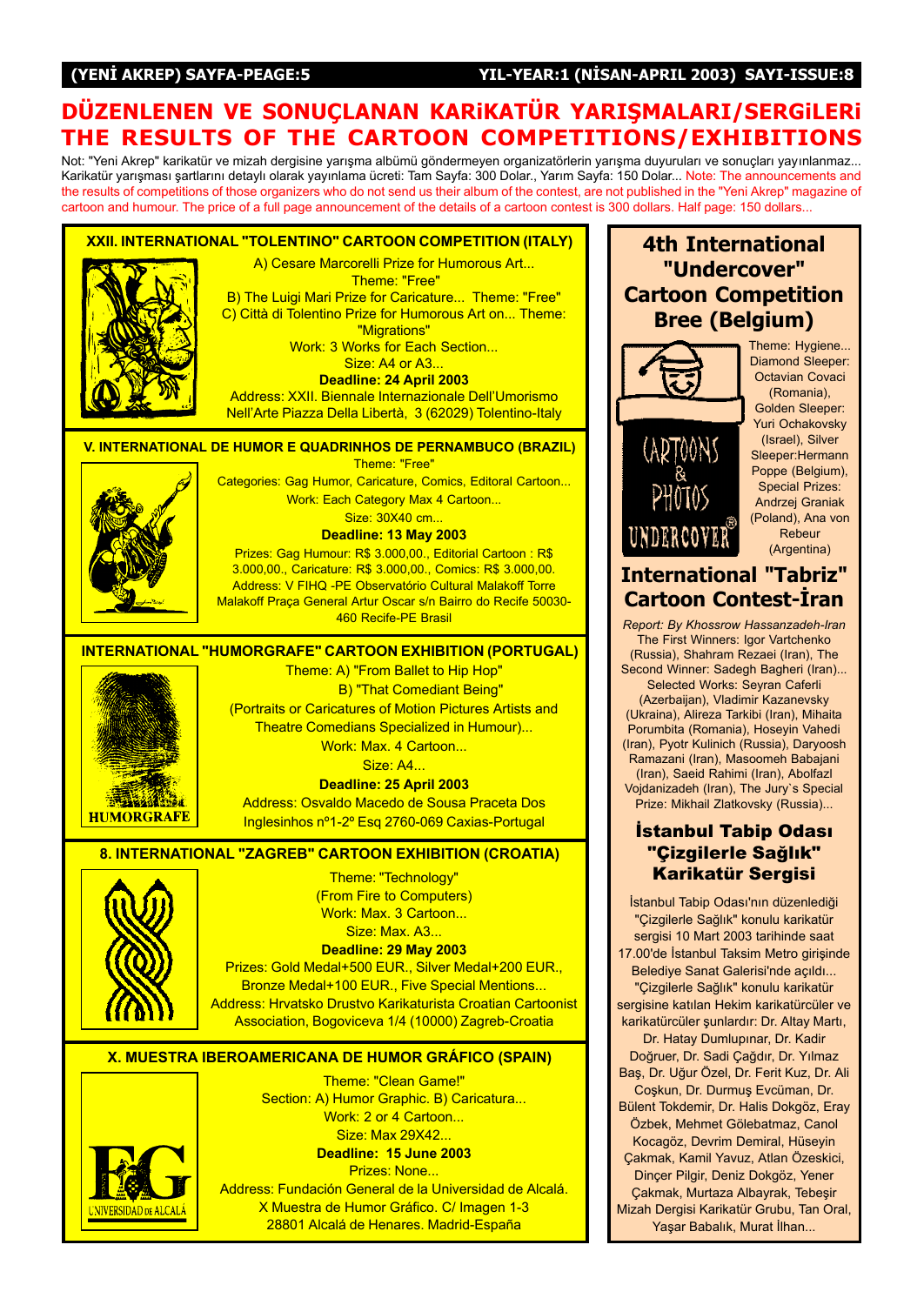# HIRSCHFELD, MOSE, MAULDIN... 'SON MOHİKANLAR'DA YAPRAK DÖKÜMÜ!..



#### **İZEL ROZENTAL**

RIDEP, IV.Uluslararası Basın Karikatürleri Buluşması'ndan dönüyordum. Üç gün boyunca karikatürle kalkmış, karikatürle yatmıştık. Ne yalan söyleyeyim, biraz bunalmıştım, birkaç gün olsun karikatür düşünmek istemiyordum.

Ne mümkün! Daha tatil başlar başlamaz ilk kötü haber bir gazete köşesinde beni bekliyordu; All Hirschfeld 99 yaşında ölmüştü. Yüz yaşına basmasına sadece beş ay kalmıştı.

Yüz yaşındaki bir karikatürcünün doğal ölümü, hele ki uzun meslek yıllarını Amerikan şov dünyasının içinde mutlu ve şaşalı bir şekilde tükettiği biliniyorsa, fazla sarsmamalı. Ama ölen kişi Hirschfeld olunca durum biraz farklı, tarifi güç bir boşluk duygusu yaşıyor insan...

Hirschfeld'in ölüm haberinin üzerinden henüz birkaç gün geçmişti ki diğerlerinin haberi de ulaştı. Mose (Moise Depond), ki Chaval ve Bosc ile birlikte Fransız grafik mizahının devrimcileri arasında anılır, 21 Ocak günü, Hirschfeld'den bir gün sonra, 86 yaşında prostat kanserinden ölmüştü.

Bu iki çizerin yaşına bakıldığında, karikatürcülük mesleğinin ömür uzattığı düşünülebilir. Ama 22 Ocak günü rahmetli olan Amerikalı Pulitzer Ödülü sahibi politik karikatürcü Bill Mauldin ne vazık ki bu ortalamayı düşürdü. Mauldin 1921 doğumluydu ve üç günde birbirlerinin ardı ardına ölmeyi becerebilen ünlü karikatürcülerin sonuncusuydu. Ya da ben diğerlerini duymadım...

#### 20.YÜZYIL ve HIRSCHFELD

20. yüzyılda Broadway'de görünüp de All Hirschfeld'in fırçasından nasibini almamış ünlü yoktur herhalde. Dahası, sahne sanatlarına hiç ilgi duymamış okur yazar bir yirminci yüzyıl insanın, hayatında bir kez olsun Hirschfeld'in çizgilerini görmemiş olması düşünülemez.

Sanatçının 20.yüzyılda New York'ta oynanmış olup da izlemediği oyun ve müzikal olmadı hiç. Cizgileriyle 20.yüzyıl Amerikan sahne sanatlarının tarihini yazdı. Özgün ve zengin üslubuyla oldukça zıt bir görüntü veren imzası, son eși Louise Kerz'in deyișiyle, "Amerikan

tiyatrosunun logosu" oldu. Çizimleri dünyanın önemli koleksiyonlarında yer alan sanatçının retrospektif sergileri, önemli sanat merkezleri ile müzelerde açıldı. Karikatürleri Smitshsonian's National Portrait Gallery, the Katonah Museum of Art, Harvard Üniversitesi, Norman Rockwell Müzesi'nde yer almaktadır.

1997 yılında, bir New York yolculuğum sırasında, tesadüfen küçük bir sanat evinde Hirschfeld'in sergisini gezme fırsatı bulmuştum. O güne kadar Hirschfeld, bildiğim fakat çok önemsemediğim bir karikatürcüydü. Yapıtlarını çeşitli dergi ve kitaplarda sık sık görüyordum. Her çiziminin bir (ya da birkac) yerinde kızı Nina'nın adının gizli olduğunu, bu sayede Amerikan halkı üzerinde büyük ilgi ve merak uyandırdığını bir yerlerde okumuştum. Bu bulmaca karikatür işi bana pek itici gelmişti. Buna bir de karikatürlerinin hemen tüm Showbiz dergilerinde yayınlanan a-politik çizimler olması eklenince, ne yalan söyleyeyim Hirscfeld'in sanatı beni fazla ilgilendirmemişti.

Sergide gördüklerim ise olağanüstüydü! Cesitli sanatçıların sahnedeki performansları sanki yeniden dile getirilmişti. Hirschfeld sanatçıları benzetmekle vetinmemis, canlandırdıkları karakterlere büründürerek oyunu kağıt üzerinde kendi yorumuyla yeniden yaratmıştı. O gün

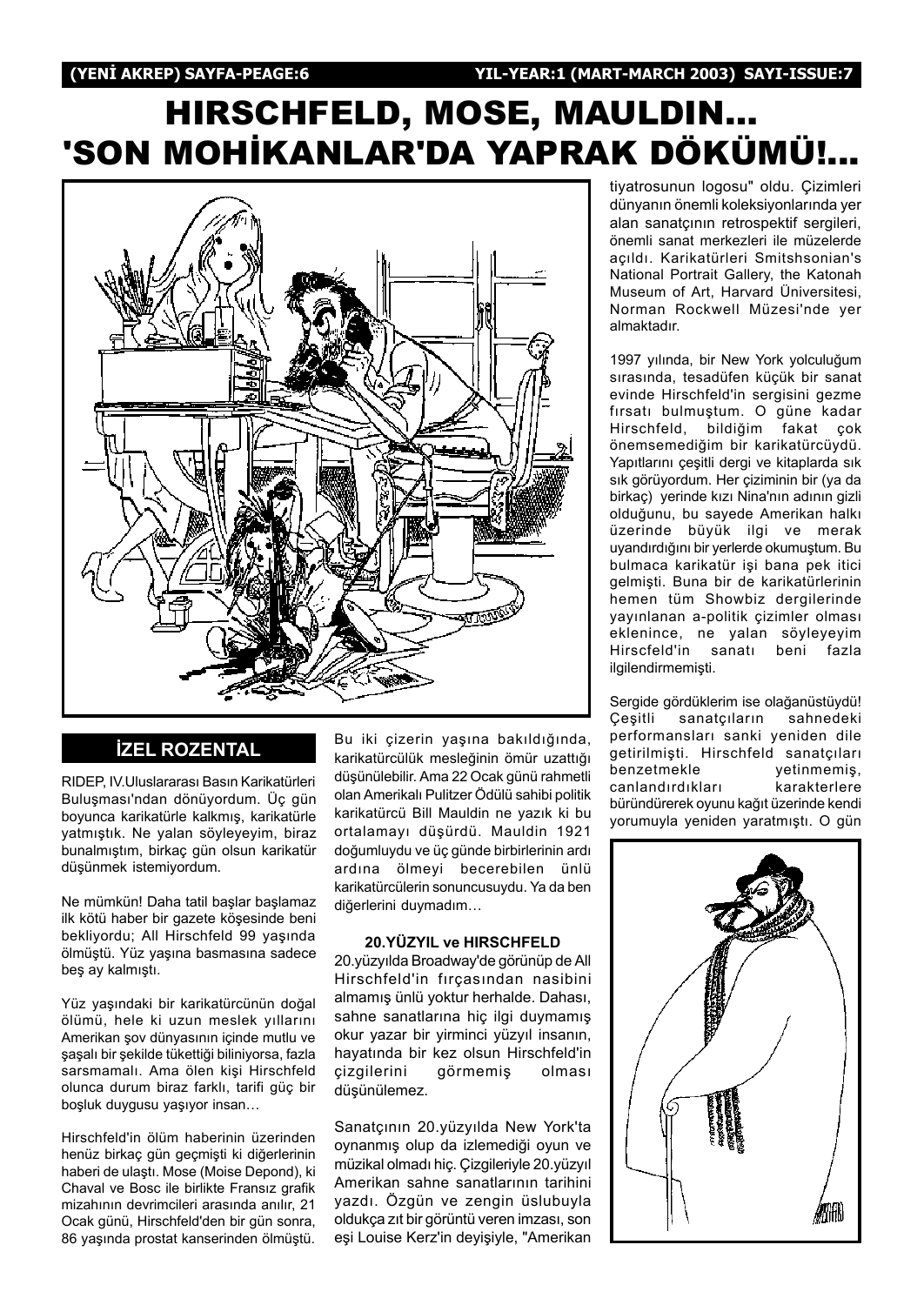#### (YENİ AKREP) SAYFA-PEAGE:7 YIL-YEAR:1 (MART-MARCH 2003) SAYI-ISSUE:7

saatler boyunca o küçük galeride oyalandığımı hatırlıyorum. Bütün Amerikanın bir asırdır tanıdığı sanatçıyı ben yeni kesfetmistim.

Albert Hirschfeld, Amerikanın St.Louis eyaletinde 21 Haziran 1903 tarihinde dünyaya gelir. Dedesi ABD'ye Almanya'dan göç etmişti. Babası Isaac Hirschfeld seyyar satıcıdır. St.Louis'ten geçerken, Ukrayna'dan mülteci olarak ABD'ye henüz yeni gelmiş Rebecca Rothberg ile karşılaşır. Rebecca sadece Rusça ve Yidişçe konuşabilmektedir. Konuşmadan iletişim kurarlar, ve evlenirler. Isaac Hirschfeld bir sekerci dükkânı açarak St.Louis'e yerleşir.

Hirschfeldler'in evinde elektrik, havagazı ve su yoktur. Evleri ilkel bir kömür sobasıyla ısınmaktadır. Al ve kendisinden büyük iki kardeşinin görevi sobayı sıcak tutmaktır. Beş yaşında okula başlayan Al, öğretmenlerinin karikatürlerini çizerek göze çarpar. Çizimleri daha o yaştan okul gazetesinde yayınlanır. "Erken gelen tesvik çok önemlidir, şayet birisi çok iyi palyaçosun derse, inanırsın" diye hatırlar o günleri Al. Dokuz yaşına geldiğinde, Charles Max adındaki resim öğretmeni Al'ın yeteneğini keşfeder.

Kentteki resim galerini Al'a gezdiren Max, çocuğun yoğun ilgisinden etkilenir ve Al'ın annesini New York'a taşınmaları için ikna eder. 1915 yılında, ceplerinde sadece 5 dolar parayla Al ve annesi New York'a vasıl olurlar. Rebecca, Hirschfeld'in hayatını hepten değiştirecek olan kararı bir çırpıda almıştır.

Hirschfeld ilk Paris yolculuğunu, henüz yirmi bir yaşındayken, 1924 yılında gerçekleştirir. "Herkes 'büyük' resim çiziyor, 'büyük' roman yazıyordu", diye anar o günlerde Picasso, Hemingway, Gertrude Stein, ve diðerleriyle karşılaşmasını.

Al ilk evliliğini, 24 yaşındayken, Ruth Hobby adlı bir tiyatro oyuncusu ile yapar. Beş yıl sonra, çılgınca âşık olduğu ve yine bir oyuncu olan Dolly Haas'la evlenmek üzere taksiye binerler, nikâh memurluðuna gitmektedirler. Aniden Hirschfeld ilk karısından henüz boşanmamış olabileceğini düşünür. Bunun üzerine taksiyi ilk telefon kulübesinin önünde durdurur ve eski karısını arar. Evet, hâlâ evlidirler, nikâh ertelenir.

1945 yılında kızı Nina dünyaya gelir. O



günden itibaren, Hirschfeld bütün karikatürlerinin bir yerinde Nina ismini özenle gizlemiştir.

Elli yıl süren mutlu bir evlilikten sonra, yıpratıcı bir hastalığa yakalanan Dolly 1994 yılında ölür. İki yıl sonra Al, bu kez bir tiyatro ar˛ivcisi olan Louise Kerz ile evlenir.

Yaşamı boyunca sadece 1930'lu yıllarda, çok kısa bir süreyle siyasi ve editoryal karikatür çizmiş olan Hirschfeld, portre karikatürcüsü olarak tanınmış olmaktan hosnut değildi. Bir arkadaşına bu konuda dert yanarken, "Portre çizenler hep hor görülüyor" demişti, "Aslında kişinin fiziksel ve anatomik kusurlarını abartmak marifet değil, kocaman kafaların altındaki küçük vücutların neresi komik?"

Konulu karikatür ile portre karikatürü arasında ayırım yapıyordu. "Editoryal karikatürün edebî bir dili vardır. Portre ise abstredir, hikâye anlatmaz. Herhangi bir karikatürü anlatmak mümkündür oysa bir portre için bu çok güçtür. Rönesans döneminde, Mikelanj'ın çizimleri 'karakter' diye adlandırılırdı, aslında bunlar düpedüz karikatürdü. Her zaman El Greco'vu büyük bir karikatürcü olarak gördüm, hatta Picasso'yu, Modigliani'yi ve Matisse'i de..."

(Kaynak: Hirshfeld On Line, Mel Gussow (The Broadway Artist), 1999)

#### Mose (MoisÈ Depond)

İkinci Dünya Savaşı'nın sonunda Fransız karikatüründe bir devrim yaşanır. Aslında Saul Steinberg'in çağdaş ve evrensel karikatürde estirdiği fırtınanın Fransa'ya yansıyan rüzgârıdır bu. Tıpkı aynı fırtınanın Türkiye'deki "50 Kuşağı" uzantısı gibi...

Fransız grafik mizah sanatı, Mose'un önderliğinde, Chaval ve ardından da Bosc'un katılımıyla 1945 yılından itibaren önemli bir değişime uğrar. Bilindiği gibi Chaval ve Bosc 68'lerde umutsuzluða kapılıp intihar ederler. İçlerinde tek hayata sarılmayı becerebilen Mose ise, 1980 yılında emekliye ayrılır ve kendini resim ile kolaj sanatina verir.

Mose (Moise Dépond), 1917 yılında Saint-Jean-de-Boisseau'da doğmuştu. Tours kentindeki Descartes Lisesi'nde felsefe eğitimini tamamladıktan sonra, güzel sanatlar okuluna girer. 1945 yılında, beş yıllık bir öğretmenlik döneminden sonra Paris'e, ilgi duyduðu edebiyat alanında çalışmak amacıyla gider.

Kader onu gazeteci olmuş bir çocukluk arkadaşıyla karşılaştırır. Arkadaşı ondan yazı yazmak yerine mizah içeren resimler yapmasını ister. Dépond o günlerde Saul Steinberg'in "All in Line" albümünü görmüş ve etkilenmiştir. 1946 yılından itibaren "Mose" imzası altında karikatürler cizmeye başlar.

Karikatürleri başta Paris-Match olmak üzere dünyanın önde gelen dergilerinde yayınlanmaya başlar. Kısa sürede Japonya'da bile hayranları oluşmuştur.

1949 yılında André François ve Chaval ile tanışır. Üçlü birlikte "Manigances" (Dalavereler) isimli bir albüm yayınlar. "Manigances" (bu ad Prévert tarafından konulmuştu), kısa sürede yazısız karikatür sanatının 'kutsal kitabı' olur.

Sanatçı daha sonra Swift'in, Mark Twain'in, Alphonse Allais'nin kitaplarını resimler, çeşitli afiş ve posta kartları çizer. Fransız televizyonu için 54 adet kısa metrajlı film gerçekleştirir.

80'lerden itibaren ailesiyle birlikte Paris'ten ayrılarak taşrada yaşamını sürdüren sanatçı, karikatürden uzaklaşarak resim ve kolaj yapıyor, edebiyatla ilgileniyordu.

Mose edebiyat alanında da iki büyük ödül sahibiydi: 1972 yılında aldığı 'kara mizah' ödülünü, 1986 yılında 'ak mizah' ödülü takip etmişti. Çekmecelerinde ise henüz yayınlanmamış pek çok mizah yazısının bulunduðu biliniyor.

(Kaynak: L'épreinte, Lucien Grand-Juan, 1998, les éditions du Petit Véhicule)